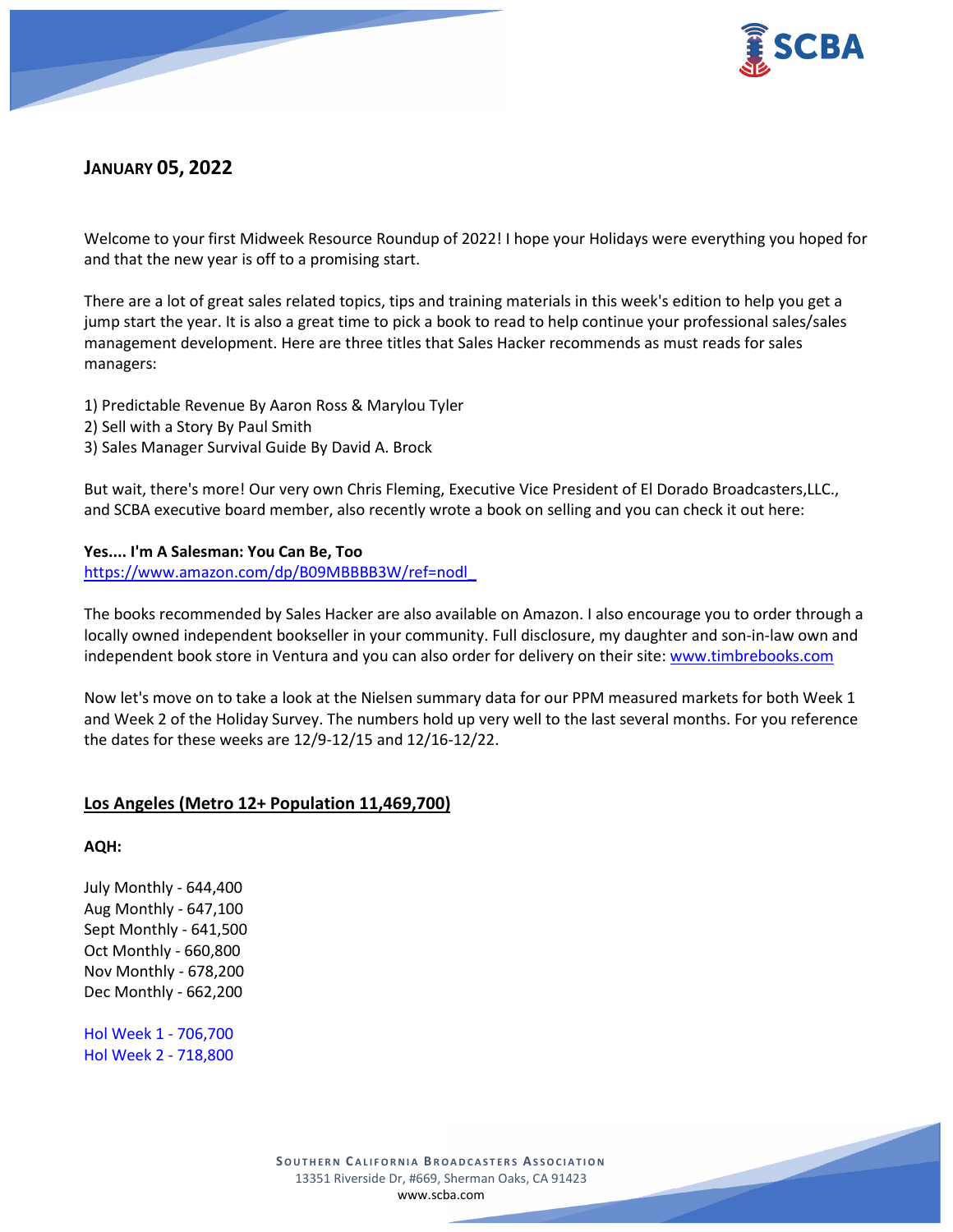

#### **Cume:**

July Monthly - 10,244,800 Aug Monthly - 10,304,000 Sept Monthly - 10,021,300 Oct Monthly - 10,156,100 Nov Monthly - 10,281,100 Dec Monthly - 10,414,000

Hol Week 1 - 10,394,300 Hol Week 2 - 10,489,600

#### **Riverside/San Bernardino (Metro 12+ Population 2,145,300)**

### **AQH:**

July Monthly - 104,500 Aug Monthly - 108,900 Sept Monthly - 114,600 Oct Monthly - 116,900 Nov Monthly - 119,700 Dec Monthly - 114,800

Hol Week 1 - 107,400 Hol Week 2 - 111,400

#### **Cume:**

July Monthly - 1,929,800 Aug Monthly - 1,881,700 Sept Monthly - 1,897,900 Oct Monthly - 1,928,200 Nov Monthly - 1,936,300 Dec Monthly - 1,904,700

Hol Week 1 - 1,869,100 Hol Week 2 - 1,857,600

## **San Diego (Metro 12+ Population 2,873,100)**

#### **AQH:**

July Monthly - 119,700 Aug Monthly - 129,100 Sept Monthly - 137,300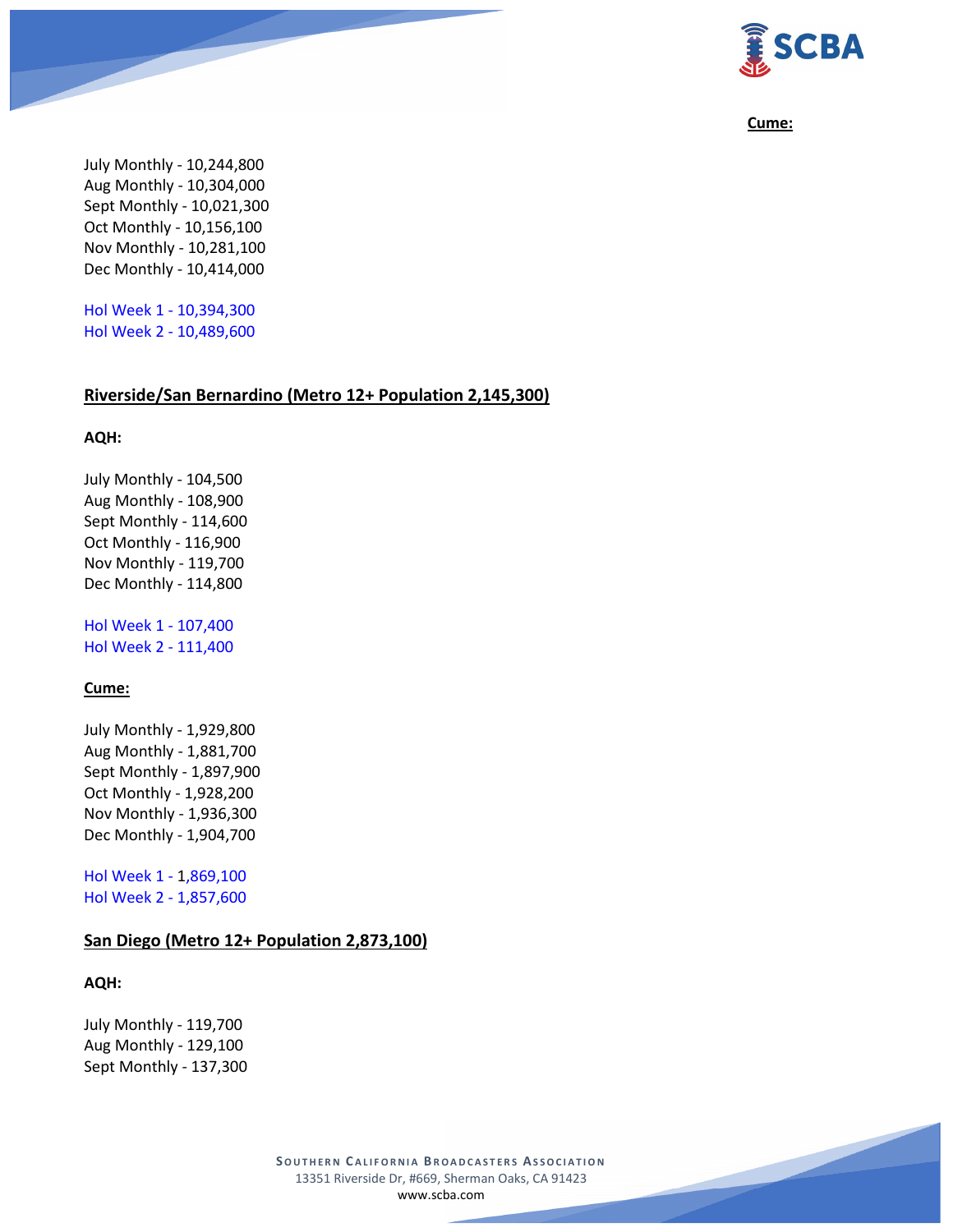

Oct Monthly

- 136,000 Nov Monthly - 141,400 Dec Monthly - 131,500

Hol Week 1 - 133,500 Hol Week 2 - 130,000

### **Cume:**

July Monthly - 2,363,700 Aug Monthly - 2,399,900 Sept Monthly - 2,448,400 Oct Monthly - 2,516,600 Nov Monthly - 2,481,400 Dec Monthly - 2,518,600

Hol Week 1 - 2,422,200 Hol Week 2 - 2,517,400

**"Education is the passport to the future, for tomorrow belongs to those who prepare for it today."** ―Malcolm X

### **RESOURCES AND ARTICLES OF INTEREST TO SALES AND ADVERTISERS**

#### **How to Update Your Sales Process for 2022**

The Center For Sales Strategy (Kurt Sima) January 5, 2022 [https://blog.thecenterforsalesstrategy.com/how-to-update-your-sales-process-for-](https://blog.thecenterforsalesstrategy.com/how-to-update-your-sales-process-for-2022?utm_campaign=subscriber&utm_medium=email&_hsmi=200024811&_hsenc=p2ANqtz--PauwujqND18gZLCsxOZ0Qylb865FoooveXSYbO10Uj_OtxZbkme6RRw-rAD2JlXxt2fq34r0bgDWs93rKayfypN1t4w&utm_content=200024811&utm_source=hs_email)[2022?utm\\_campaign=subscriber&utm\\_medium=email&\\_hsmi=200024811&\\_hsenc=p2ANqtz--](https://blog.thecenterforsalesstrategy.com/how-to-update-your-sales-process-for-2022?utm_campaign=subscriber&utm_medium=email&_hsmi=200024811&_hsenc=p2ANqtz--PauwujqND18gZLCsxOZ0Qylb865FoooveXSYbO10Uj_OtxZbkme6RRw-rAD2JlXxt2fq34r0bgDWs93rKayfypN1t4w&utm_content=200024811&utm_source=hs_email) [PauwujqND18gZLCsxOZ0Qylb865FoooveXSY](https://blog.thecenterforsalesstrategy.com/how-to-update-your-sales-process-for-2022?utm_campaign=subscriber&utm_medium=email&_hsmi=200024811&_hsenc=p2ANqtz--PauwujqND18gZLCsxOZ0Qylb865FoooveXSYbO10Uj_OtxZbkme6RRw-rAD2JlXxt2fq34r0bgDWs93rKayfypN1t4w&utm_content=200024811&utm_source=hs_email)bO10Uj\_OtxZbkme6RRw[rAD2JlXxt2fq34r0bgDWs93rKayfypN1t4w&utm\\_content=200024811&utm\\_source=hs\\_email](https://blog.thecenterforsalesstrategy.com/how-to-update-your-sales-process-for-2022?utm_campaign=subscriber&utm_medium=email&_hsmi=200024811&_hsenc=p2ANqtz--PauwujqND18gZLCsxOZ0Qylb865FoooveXSYbO10Uj_OtxZbkme6RRw-rAD2JlXxt2fq34r0bgDWs93rKayfypN1t4w&utm_content=200024811&utm_source=hs_email)

**Difference-makers for setting and achieving your goals** SmartBrief January 4, 2022

[https://www.smartbrief.com/original/2022/01/difference-makers-setting-and-achieving-your](https://www.smartbrief.com/original/2022/01/difference-makers-setting-and-achieving-your-goals?utm_source=brief)[goals?utm\\_source=brief](https://www.smartbrief.com/original/2022/01/difference-makers-setting-and-achieving-your-goals?utm_source=brief)

#### **The Importance of Pitching the Perfect Sales Presentation**

The Center For Sales Strategy (Amanda Meade) January 4, 2022

[https://blog.thecenterforsalesstrategy.com/the-importance-of-pitching-the-perfect-sales](https://blog.thecenterforsalesstrategy.com/the-importance-of-pitching-the-perfect-sales-presentation?utm_campaign=subscriber&utm_medium=email&_hsmi=199912743&_hsenc=p2ANqtz-_XPtDiD7UgkJowpccH2OWM37hAbeBqBsy8FqDAH_3AitH5Gs83mNNheqZThkvWmzOhz7ILEAXbrz6UpKWaUKvTL4nX_A&utm_content=199912743&utm_source=hs_email)[presentation?utm\\_campaign=subscriber&utm\\_medium=email&\\_hsmi=199912743&\\_hsenc=p2ANqtz-](https://blog.thecenterforsalesstrategy.com/the-importance-of-pitching-the-perfect-sales-presentation?utm_campaign=subscriber&utm_medium=email&_hsmi=199912743&_hsenc=p2ANqtz-_XPtDiD7UgkJowpccH2OWM37hAbeBqBsy8FqDAH_3AitH5Gs83mNNheqZThkvWmzOhz7ILEAXbrz6UpKWaUKvTL4nX_A&utm_content=199912743&utm_source=hs_email) [\\_XPtDiD7UgkJowpccH2OWM37hAbeBqBsy8FqDAH\\_3AitH5Gs83mNNheqZThkvWmzOhz7ILEAXbrz6UpKWaUKvT](https://blog.thecenterforsalesstrategy.com/the-importance-of-pitching-the-perfect-sales-presentation?utm_campaign=subscriber&utm_medium=email&_hsmi=199912743&_hsenc=p2ANqtz-_XPtDiD7UgkJowpccH2OWM37hAbeBqBsy8FqDAH_3AitH5Gs83mNNheqZThkvWmzOhz7ILEAXbrz6UpKWaUKvTL4nX_A&utm_content=199912743&utm_source=hs_email) L4nX A&utm\_content=199912743&utm\_source=hs\_email

### **Podcast Ad Rates Rose 7% In December Thanks To Year-End Flood Of Ad Spending.**

Inside Radio (AdvertiseCast) January 4, 2022

[http://www.insideradio.com/podcastnewsdaily/podcast-ad-rates-rose-7-in-december-thanks-to-year-end-flood](http://www.insideradio.com/podcastnewsdaily/podcast-ad-rates-rose-7-in-december-thanks-to-year-end-flood-of-ad-spending/article_9c63423c-6d85-11ec-8845-379c2cc25e55.html)[of-ad-spending/article\\_9c63423c-6d85-11ec-8845-379c2cc25e55.html](http://www.insideradio.com/podcastnewsdaily/podcast-ad-rates-rose-7-in-december-thanks-to-year-end-flood-of-ad-spending/article_9c63423c-6d85-11ec-8845-379c2cc25e55.html)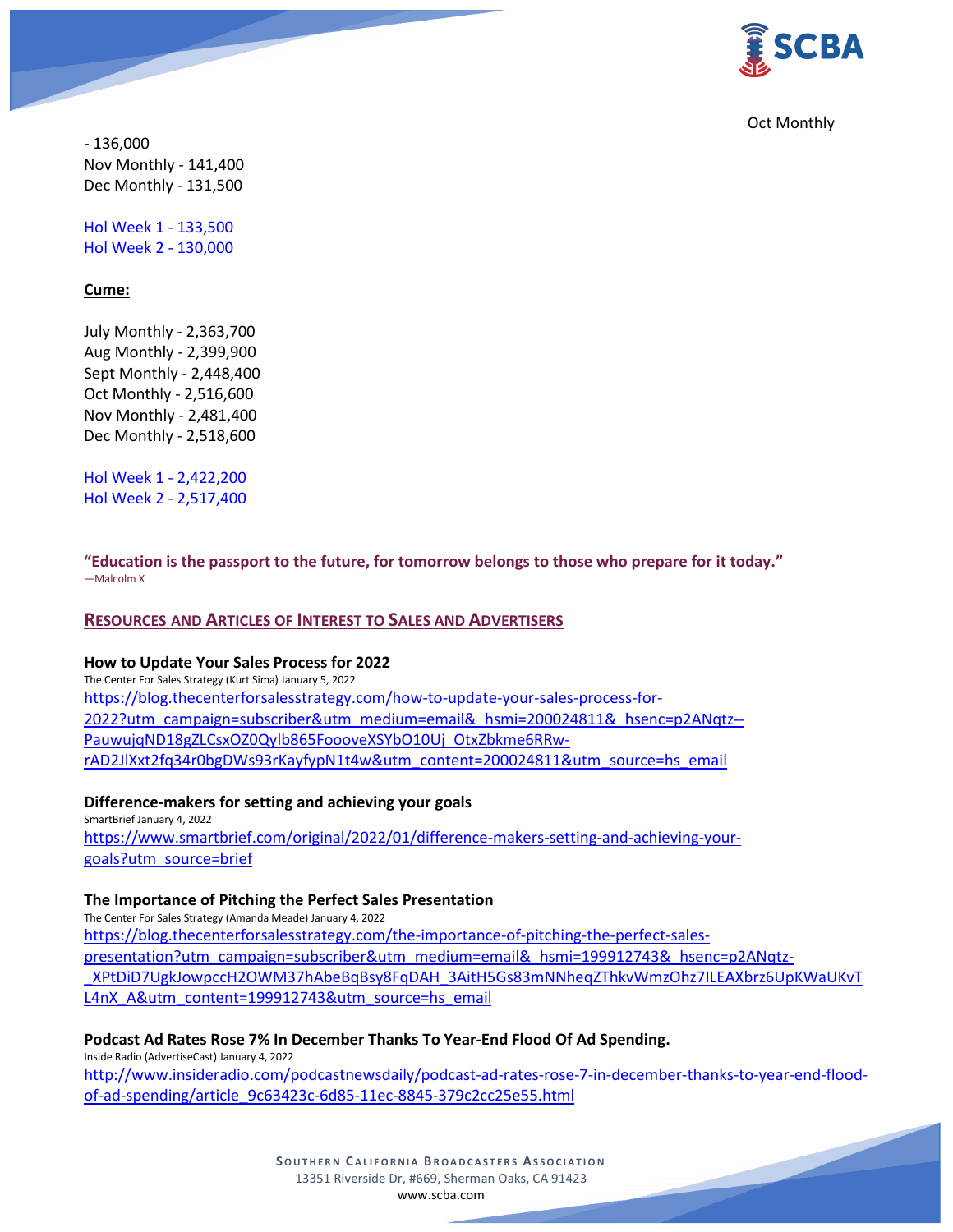

### **GM Loses U.S. Sales Crown to Toyota, Ends Run Dating to 1931**

Bloomberg January 4, 2022 [https://www.bloomberg.com/news/articles/2022-01-04/carmakers-close-rough-year-as-issues-linger-auto](https://www.bloomberg.com/news/articles/2022-01-04/carmakers-close-rough-year-as-issues-linger-auto-sales-update)[sales-update](https://www.bloomberg.com/news/articles/2022-01-04/carmakers-close-rough-year-as-issues-linger-auto-sales-update)

### **More Sales In 22 Look Like These 5 Things**

Radio Ink (Loyd Ford) January 3, 2022 [https://radioink.com/2022/01/03/more-sales-in-22-look-like-these-5](https://radioink.com/2022/01/03/more-sales-in-22-look-like-these-5-things/?vgo_ee=g4MdIIvetgiR1mkR7kijJ4BI1h38V58Ke8bVrp%2FmcsM%3D) [things/?vgo\\_ee=g4MdIIvetgiR1mkR7kijJ4BI1h38V58Ke8bVrp%2FmcsM%3D](https://radioink.com/2022/01/03/more-sales-in-22-look-like-these-5-things/?vgo_ee=g4MdIIvetgiR1mkR7kijJ4BI1h38V58Ke8bVrp%2FmcsM%3D)

#### **Are Sales Demographics Really Important?**

Radio Ink (Marc Greenspan) January 3, 2022 <https://radioink.com/2022/01/03/are-sales-demographics-really-important/>

### **To Remain Relevant, Advertisers Need to Reimagine Audiences**

ad exchanger January 3, 2022 [https://www.adexchanger.com/data-driven-thinking/how-advertisers-need-to-reimagine-audiences-in-order-to](https://www.adexchanger.com/data-driven-thinking/how-advertisers-need-to-reimagine-audiences-in-order-to-remain-relevant/?oly_enc_id=0651H4943323A6U)[remain-relevant/?oly\\_enc\\_id=0651H4943323A6U](https://www.adexchanger.com/data-driven-thinking/how-advertisers-need-to-reimagine-audiences-in-order-to-remain-relevant/?oly_enc_id=0651H4943323A6U)

#### **Selling Remotely: It's Time to Polish Your Skills**

SalesFuel January 1, 2021 <https://salesfuel.com/selling-remotely-its-time-to-polish-your-skills/>

#### **How to Write Emails that Reach Your Prospects**

SalesFuel January 1, 2021 <https://salesfuel.com/how-to-write-emails-that-reach-your-prospects/>

#### **6 Good Habits of Successful Salespeople**

SalesFuel January 1, 2021 <https://salesfuel.com/6-good-habits-of-successful-salespeople/>

#### **Radio Reaches Working Women Planning Major Consumer Purchases.**

Inside Radio (the Media Audit) December 30, 2021 [http://www.insideradio.com/free/radio-reaches-working-women-planning-major-consumer](http://www.insideradio.com/free/radio-reaches-working-women-planning-major-consumer-purchases/article_572b694a-6936-11ec-8c58-97d325d83761.html)[purchases/article\\_572b694a-6936-11ec-8c58-97d325d83761.html](http://www.insideradio.com/free/radio-reaches-working-women-planning-major-consumer-purchases/article_572b694a-6936-11ec-8c58-97d325d83761.html)

## **Advertising Case For Podcasts Is Loud And Clear**

MediaPost December 27, 2021 [https://www.mediapost.com/publications/article/369747/advertising-case-for-podcasts-is-loud-and](https://www.mediapost.com/publications/article/369747/advertising-case-for-podcasts-is-loud-and-clear.html?utm_source=newsletter&utm_medium=email&utm_content=headline&utm_campaign=124828&hashid=nPO6kNh8ToCb2_NBH4Mycg)[clear.html?utm\\_source=newsletter&utm\\_medium=email&utm\\_content=headline&utm\\_campaign=124828&has](https://www.mediapost.com/publications/article/369747/advertising-case-for-podcasts-is-loud-and-clear.html?utm_source=newsletter&utm_medium=email&utm_content=headline&utm_campaign=124828&hashid=nPO6kNh8ToCb2_NBH4Mycg) [hid=nPO6kNh8ToCb2\\_NBH4Mycg](https://www.mediapost.com/publications/article/369747/advertising-case-for-podcasts-is-loud-and-clear.html?utm_source=newsletter&utm_medium=email&utm_content=headline&utm_campaign=124828&hashid=nPO6kNh8ToCb2_NBH4Mycg)

#### **Surge And Splurge: Online Sales Rose By 11% During Holiday Period**

MediaPost December 27, 2021 [https://www.mediapost.com/publications/article/369735/surge-and-splurge-online-sales-rose-by-11](https://www.mediapost.com/publications/article/369735/surge-and-splurge-online-sales-rose-by-11-during.html?utm_source=newsletter&utm_medium=email&utm_content=readmore&utm_campaign=124811&hashid=QT49sL4xQ-GvJ7BwwJ5k_A) [during.html?utm\\_source=newsletter&utm\\_medium=email&utm\\_content=readmore&utm\\_campaign=124811&](https://www.mediapost.com/publications/article/369735/surge-and-splurge-online-sales-rose-by-11-during.html?utm_source=newsletter&utm_medium=email&utm_content=readmore&utm_campaign=124811&hashid=QT49sL4xQ-GvJ7BwwJ5k_A) [hashid=QT49sL4xQ-GvJ7BwwJ5k\\_A](https://www.mediapost.com/publications/article/369735/surge-and-splurge-online-sales-rose-by-11-during.html?utm_source=newsletter&utm_medium=email&utm_content=readmore&utm_campaign=124811&hashid=QT49sL4xQ-GvJ7BwwJ5k_A)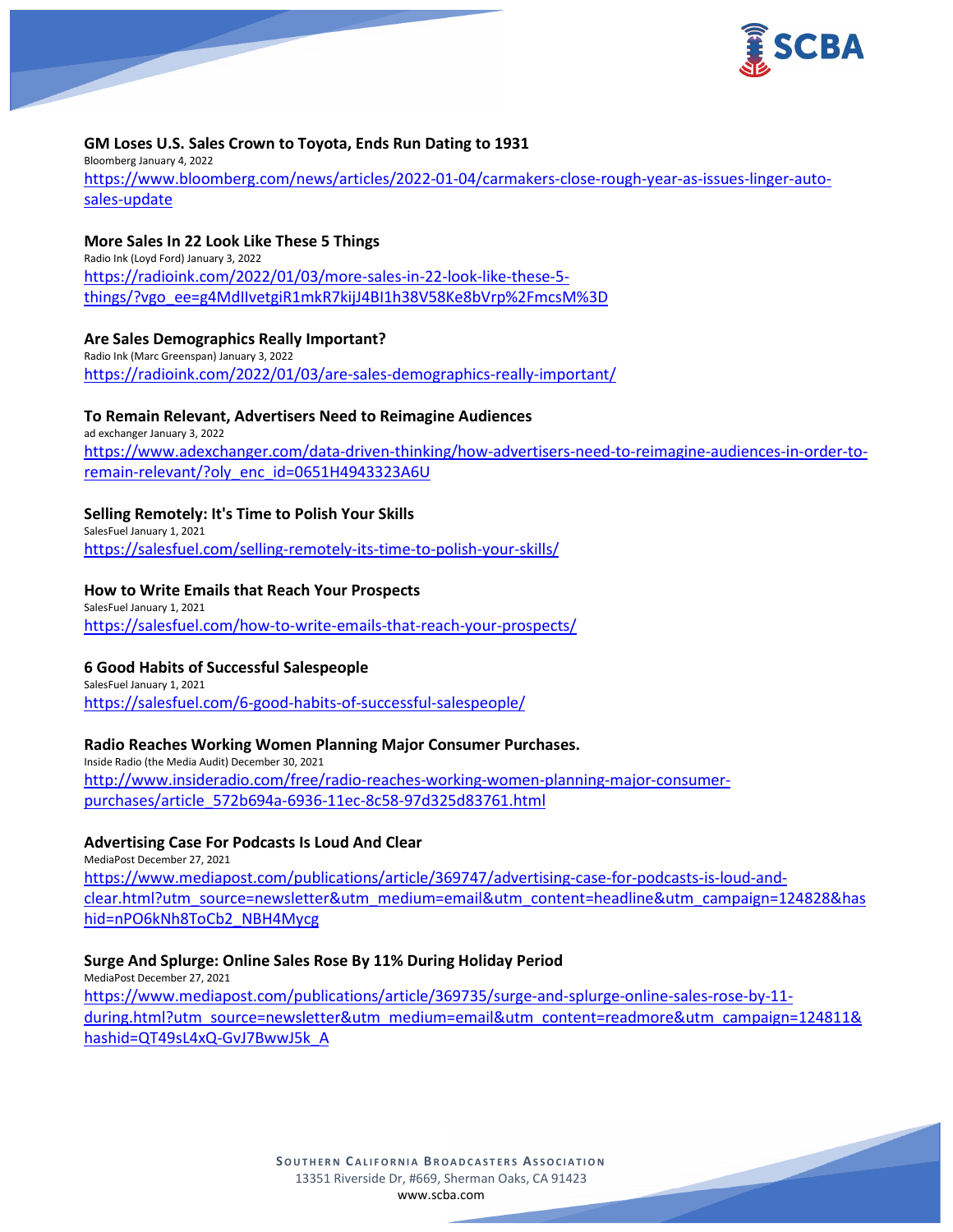

#### **Increasingly Diverse Podcast Listeners Are Putting Their Stamp On What's Being Heard.**

Inside Radio (Edison Research + Nielsen) December 30, 2021 [http://www.insideradio.com/podcastnewsdaily/increasingly-diverse-podcast-listeners-are-putting-their-stamp](http://www.insideradio.com/podcastnewsdaily/increasingly-diverse-podcast-listeners-are-putting-their-stamp-on-what-s-being-heard/article_205214e6-698b-11ec-b29b-8f9807cfbe7f.html)[on-what-s-being-heard/article\\_205214e6-698b-11ec-b29b-8f9807cfbe7f.html](http://www.insideradio.com/podcastnewsdaily/increasingly-diverse-podcast-listeners-are-putting-their-stamp-on-what-s-being-heard/article_205214e6-698b-11ec-b29b-8f9807cfbe7f.html)

### **Mobile Use Helps Traditional Radio Strengthen Its Staying Power**

MediaPost December 30, 2021

[https://www.mediapost.com/publications/article/369803/mobile-use-helps-traditional-radio-strengthen](https://www.mediapost.com/publications/article/369803/mobile-use-helps-traditional-radio-strengthen-its.html?utm_source=newsletter&utm_medium=email&utm_content=headline&utm_campaign=124788&hashid=Xbl3-p0DS1exdHSa15Xu_g)[its.html?utm\\_source=newsletter&utm\\_medium=email&utm\\_content=headline&utm\\_campaign=124788&hashi](https://www.mediapost.com/publications/article/369803/mobile-use-helps-traditional-radio-strengthen-its.html?utm_source=newsletter&utm_medium=email&utm_content=headline&utm_campaign=124788&hashid=Xbl3-p0DS1exdHSa15Xu_g) d=Xbl3-[p0DS1exdHSa15Xu\\_g](https://www.mediapost.com/publications/article/369803/mobile-use-helps-traditional-radio-strengthen-its.html?utm_source=newsletter&utm_medium=email&utm_content=headline&utm_campaign=124788&hashid=Xbl3-p0DS1exdHSa15Xu_g)

## **RESOURCES AND ARTICLES OF INTEREST TO MANAGERS FOR PLANNING AND FORECASTING:**

**'Single-Source Cross-Platform Measurement' Comes To Comscore** Radio + Television Business Report (Adam Jacobson) January 5, 2022 <https://www.rbr.com/single-source-cross-platform-measurement-comes-to-comscore/>

### **Programming Outlook 2022: Greater Commitments To Memorable - And Digital – Content.**

Inside Radio January 5, 2022 [http://www.insideradio.com/free/programming-outlook-2022-greater-commitments-to-memorable---and](http://www.insideradio.com/free/programming-outlook-2022-greater-commitments-to-memorable---and-digital-content/article_047a7062-6df8-11ec-a3bf-1f24d46e48cb.html)[digital-content/article\\_047a7062-6df8-11ec-a3bf-1f24d46e48cb.html](http://www.insideradio.com/free/programming-outlook-2022-greater-commitments-to-memorable---and-digital-content/article_047a7062-6df8-11ec-a3bf-1f24d46e48cb.html)

### **COVID Cost Traditional Media \$15.6 Billion In Ad Spend, According To New Study.**

Inside Radio (Standard Media Index) January 5, 2022 [http://www.insideradio.com/free/covid-cost-traditional-media-15-6-billion-in-ad-spend-according-to-new](http://www.insideradio.com/free/covid-cost-traditional-media-15-6-billion-in-ad-spend-according-to-new-study/article_4b425a88-6df7-11ec-be4f-774ace5fe478.html)[study/article\\_4b425a88-6df7-11ec-be4f-774ace5fe478.html](http://www.insideradio.com/free/covid-cost-traditional-media-15-6-billion-in-ad-spend-according-to-new-study/article_4b425a88-6df7-11ec-be4f-774ace5fe478.html)

#### **Alexa, You Have A Problem!**

Jacobs Media Strategies (Fred Jacobs) January 5, 2022 <https://jacobsmedia.com/alexa-you-have-a-problem/>

## **FCC Asks Appeals Court To Allow New Foreign Programming Sponsor ID Rules To Take Effect.**

Inside Radio January 5, 2022 [http://www.insideradio.com/free/fcc-asks-appeals-court-to-allow-new-foreign-programming-sponsor-id-rules](http://www.insideradio.com/free/fcc-asks-appeals-court-to-allow-new-foreign-programming-sponsor-id-rules-to-take-effect/article_67e16c42-6df7-11ec-bdf9-0be14f071802.html)[to-take-effect/article\\_67e16c42-6df7-11ec-bdf9-0be14f071802.html](http://www.insideradio.com/free/fcc-asks-appeals-court-to-allow-new-foreign-programming-sponsor-id-rules-to-take-effect/article_67e16c42-6df7-11ec-bdf9-0be14f071802.html)

## **PODCASTERS ARE LETTING SOFTWARE PICK THEIR ADS — IT'S ALREADY GOING AWRY**

The Verge January 4, 2022 <https://www.theverge.com/2022/1/4/22865034/podcast-programmatic-spotify-ad-network>

### **As Ad Recovery Continues, Industry Focuses On Keeping Radio Relevant During Unprecedented Disruption.** Inside Radio January 4, 2021

[http://www.insideradio.com/free/as-ad-recovery-continues-industry-focuses-on-keeping-radio-relevant-during](http://www.insideradio.com/free/as-ad-recovery-continues-industry-focuses-on-keeping-radio-relevant-during-unprecedented-disruption/article_41d2bbf2-6d37-11ec-aaa3-b340b356dce6.html)[unprecedented-disruption/article\\_41d2bbf2-6d37-11ec-aaa3-b340b356dce6.html](http://www.insideradio.com/free/as-ad-recovery-continues-industry-focuses-on-keeping-radio-relevant-during-unprecedented-disruption/article_41d2bbf2-6d37-11ec-aaa3-b340b356dce6.html)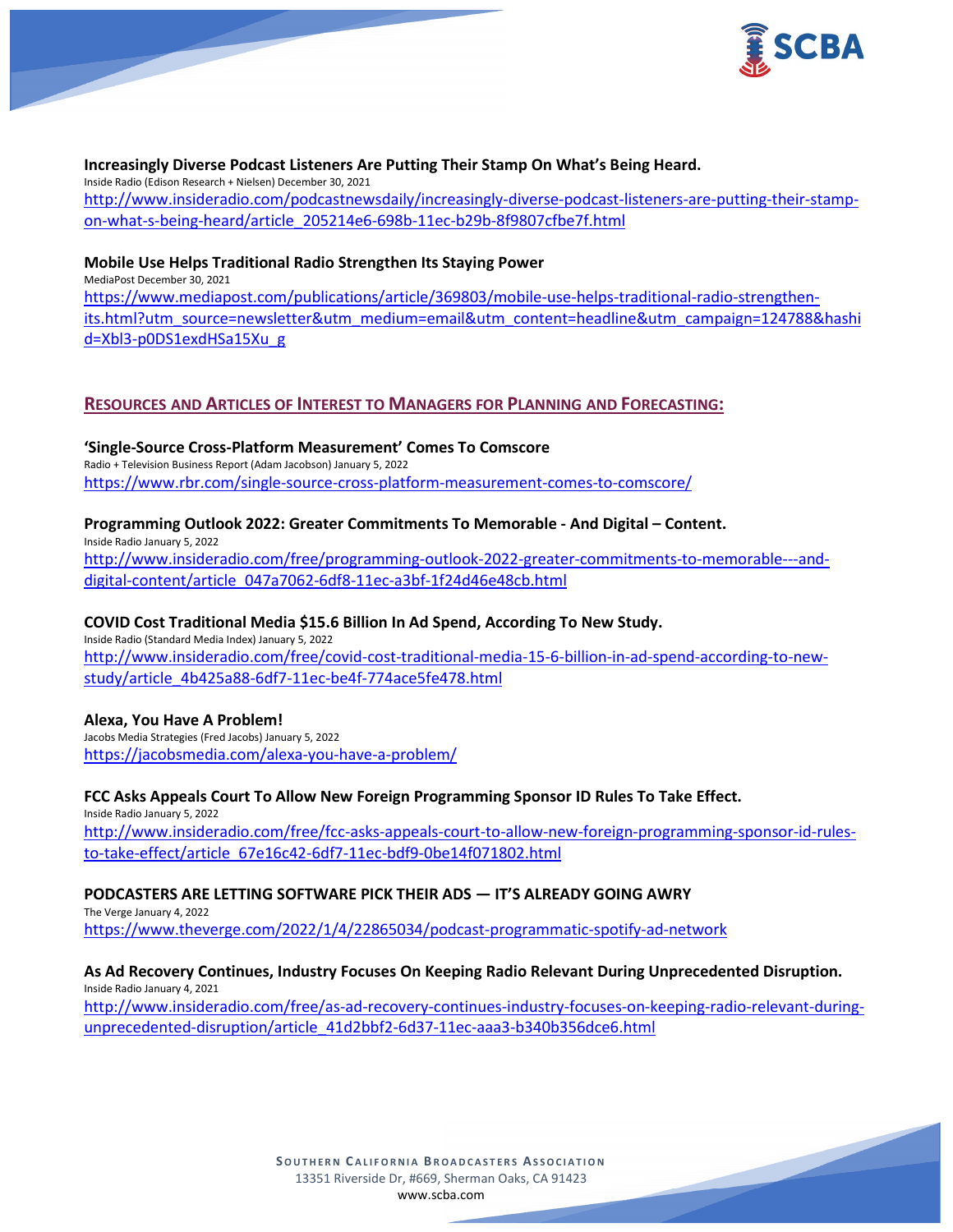

### **Did Axios Just Lay Down The Gauntlet On Local Media?**

Jacobs Media Strategies (Fred Jacobs) January 4, 2022 <https://jacobsmedia.com/did-axios-just-lay-down-the-gauntlet-on-local-media/>

### **Pace Of Launches Slowed In 2021, But Publishing Still Outpaces Pre-Pandemic Era.**

Inside Radio (Listen Notes) January 4, 2021 [http://www.insideradio.com/podcastnewsdaily/pace-of-launches-slowed-in-2021-but-publishing-still-outpaces](http://www.insideradio.com/podcastnewsdaily/pace-of-launches-slowed-in-2021-but-publishing-still-outpaces-pre-pandemic-era/article_f0f1394e-6d85-11ec-8f86-676feb5e590f.html)[pre-pandemic-era/article\\_f0f1394e-6d85-11ec-8f86-676feb5e590f.html](http://www.insideradio.com/podcastnewsdaily/pace-of-launches-slowed-in-2021-but-publishing-still-outpaces-pre-pandemic-era/article_f0f1394e-6d85-11ec-8f86-676feb5e590f.html)

#### **The Connected Vehicle At CES**

Radio Ink (Buzz Knight) January 3, 2022 [https://radioink.com/2022/01/03/the-connected-vehicle-at](https://radioink.com/2022/01/03/the-connected-vehicle-at-ces/?vgo_ee=g4MdIIvetgiR1mkR7kijJ4BI1h38V58Ke8bVrp%2FmcsM%3D)[ces/?vgo\\_ee=g4MdIIvetgiR1mkR7kijJ4BI1h38V58Ke8bVrp%2FmcsM%3D](https://radioink.com/2022/01/03/the-connected-vehicle-at-ces/?vgo_ee=g4MdIIvetgiR1mkR7kijJ4BI1h38V58Ke8bVrp%2FmcsM%3D)

#### **Sports Wagering TV Ad Dollars Soar Threefold In Last 4 Months Of 2021**

MediaPost January 3, 2022 [https://www.mediapost.com/publications/article/369912/sports-wagering-tv-ad-dollars-soar-threefold-in](https://www.mediapost.com/publications/article/369912/sports-wagering-tv-ad-dollars-soar-threefold-in-la.html?utm_source=newsletter&utm_medium=email&utm_content=headline&utm_campaign=124829&hashid=0GmwUb-VQzGl9svJRwTNrA)[la.html?utm\\_source=newsletter&utm\\_medium=email&utm\\_content=headline&utm\\_campaign=124829&hashid](https://www.mediapost.com/publications/article/369912/sports-wagering-tv-ad-dollars-soar-threefold-in-la.html?utm_source=newsletter&utm_medium=email&utm_content=headline&utm_campaign=124829&hashid=0GmwUb-VQzGl9svJRwTNrA) [=0GmwUb-VQzGl9svJRwTNrA](https://www.mediapost.com/publications/article/369912/sports-wagering-tv-ad-dollars-soar-threefold-in-la.html?utm_source=newsletter&utm_medium=email&utm_content=headline&utm_campaign=124829&hashid=0GmwUb-VQzGl9svJRwTNrA)

### **How to Identify the Needs of Your Sales Team**

The Center For Sales Strategy (Jim Hopes) January 3, 2022 [https://blog.thecenterforsalesstrategy.com/how-to-identify-the-needs-of-your-sales](https://blog.thecenterforsalesstrategy.com/how-to-identify-the-needs-of-your-sales-team?utm_campaign=subscriber&utm_medium=email&_hsmi=199823686&_hsenc=p2ANqtz-8it2wQdGuquzL1P3ms6Trtbb7WoQ-yrtZ4BXuhe6AL14XFfNrLqnu9gpKJch3nYlEMm2_C9uApc_PDQKvU2PqDagMTDA&utm_content=199823686&utm_source=hs_email)[team?utm\\_campaign=subscriber&utm\\_medium=email&\\_hsmi=199823686&\\_hsenc=p2ANqtz-](https://blog.thecenterforsalesstrategy.com/how-to-identify-the-needs-of-your-sales-team?utm_campaign=subscriber&utm_medium=email&_hsmi=199823686&_hsenc=p2ANqtz-8it2wQdGuquzL1P3ms6Trtbb7WoQ-yrtZ4BXuhe6AL14XFfNrLqnu9gpKJch3nYlEMm2_C9uApc_PDQKvU2PqDagMTDA&utm_content=199823686&utm_source=hs_email)[8it2wQdGuquzL1P3ms6Trtbb7WoQ](https://blog.thecenterforsalesstrategy.com/how-to-identify-the-needs-of-your-sales-team?utm_campaign=subscriber&utm_medium=email&_hsmi=199823686&_hsenc=p2ANqtz-8it2wQdGuquzL1P3ms6Trtbb7WoQ-yrtZ4BXuhe6AL14XFfNrLqnu9gpKJch3nYlEMm2_C9uApc_PDQKvU2PqDagMTDA&utm_content=199823686&utm_source=hs_email)yr[tZ4BXuhe6AL14XFfNrLqnu9gpKJch3nYlEMm2\\_C9uApc\\_PDQKvU2PqDagMTDA&utm\\_content=199823686&utm](https://blog.thecenterforsalesstrategy.com/how-to-identify-the-needs-of-your-sales-team?utm_campaign=subscriber&utm_medium=email&_hsmi=199823686&_hsenc=p2ANqtz-8it2wQdGuquzL1P3ms6Trtbb7WoQ-yrtZ4BXuhe6AL14XFfNrLqnu9gpKJch3nYlEMm2_C9uApc_PDQKvU2PqDagMTDA&utm_content=199823686&utm_source=hs_email) [\\_source=hs\\_email](https://blog.thecenterforsalesstrategy.com/how-to-identify-the-needs-of-your-sales-team?utm_campaign=subscriber&utm_medium=email&_hsmi=199823686&_hsenc=p2ANqtz-8it2wQdGuquzL1P3ms6Trtbb7WoQ-yrtZ4BXuhe6AL14XFfNrLqnu9gpKJch3nYlEMm2_C9uApc_PDQKvU2PqDagMTDA&utm_content=199823686&utm_source=hs_email)

#### **Media Trends For 2022: Consolidation, Commerce And First-Party Data**

ad exchanger January 3, 2022

[https://www.adexchanger.com/publishers/media-trends-for-2022-consolidation-commerce-and-first-party](https://www.adexchanger.com/publishers/media-trends-for-2022-consolidation-commerce-and-first-party-data/)[data/](https://www.adexchanger.com/publishers/media-trends-for-2022-consolidation-commerce-and-first-party-data/)

#### **LeGeyt Takes Charge, Names Leadership Team**

RadioWorld January 3, 2022

[https://www.radioworld.com/news-and-business/headlines/legeyt-takes-charge-names-leadership](https://www.radioworld.com/news-and-business/headlines/legeyt-takes-charge-names-leadership-team?utm_source=SmartBrief&utm_medium=email&utm_campaign=0028F35E-226C-4B60-AC88-AB2831C8A639&utm_content=DC5FFFC0-AEAC-4E40-80E1-86F323B341E1&utm_term=56635b9b-0180-46fb-92ea-d1c65bc244bb)[team?utm\\_source=SmartBrief&utm\\_medium=email&utm\\_campaign=0028F35E-226C-4B60-AC88-](https://www.radioworld.com/news-and-business/headlines/legeyt-takes-charge-names-leadership-team?utm_source=SmartBrief&utm_medium=email&utm_campaign=0028F35E-226C-4B60-AC88-AB2831C8A639&utm_content=DC5FFFC0-AEAC-4E40-80E1-86F323B341E1&utm_term=56635b9b-0180-46fb-92ea-d1c65bc244bb) [AB2831C8A639&utm\\_content=DC5FFFC0-AEAC-4E40-80E1-86F323B341E1&utm\\_term=56635b9b-0180-46fb-](https://www.radioworld.com/news-and-business/headlines/legeyt-takes-charge-names-leadership-team?utm_source=SmartBrief&utm_medium=email&utm_campaign=0028F35E-226C-4B60-AC88-AB2831C8A639&utm_content=DC5FFFC0-AEAC-4E40-80E1-86F323B341E1&utm_term=56635b9b-0180-46fb-92ea-d1c65bc244bb)[92ea-d1c65bc244bb](https://www.radioworld.com/news-and-business/headlines/legeyt-takes-charge-names-leadership-team?utm_source=SmartBrief&utm_medium=email&utm_campaign=0028F35E-226C-4B60-AC88-AB2831C8A639&utm_content=DC5FFFC0-AEAC-4E40-80E1-86F323B341E1&utm_term=56635b9b-0180-46fb-92ea-d1c65bc244bb)

#### **How sports betting is changing the media industry in the US**

Insider January 2, 2022 [https://www.businessinsider.com/how-us-sports-betting-is-changing-media-companies-partnerships-ma-2021-](https://www.businessinsider.com/how-us-sports-betting-is-changing-media-companies-partnerships-ma-2021-12) [12](https://www.businessinsider.com/how-us-sports-betting-is-changing-media-companies-partnerships-ma-2021-12)

#### **Google Patent Describes How Its Technology Authorizes Transfer Of Data Without Cookies**

MediaPost December 30, 2021

[https://www.mediapost.com/publications/article/369847/google-patent-describes-how-its-technology](https://www.mediapost.com/publications/article/369847/google-patent-describes-how-its-technology-authori.html)[authori.html](https://www.mediapost.com/publications/article/369847/google-patent-describes-how-its-technology-authori.html)

> **SOUTHERN C ALIFORNIA B ROADCASTERS ASSOCIATION** 13351 Riverside Dr, #669, Sherman Oaks, CA 91423 [www.scba.com](http://www.scba.com/)